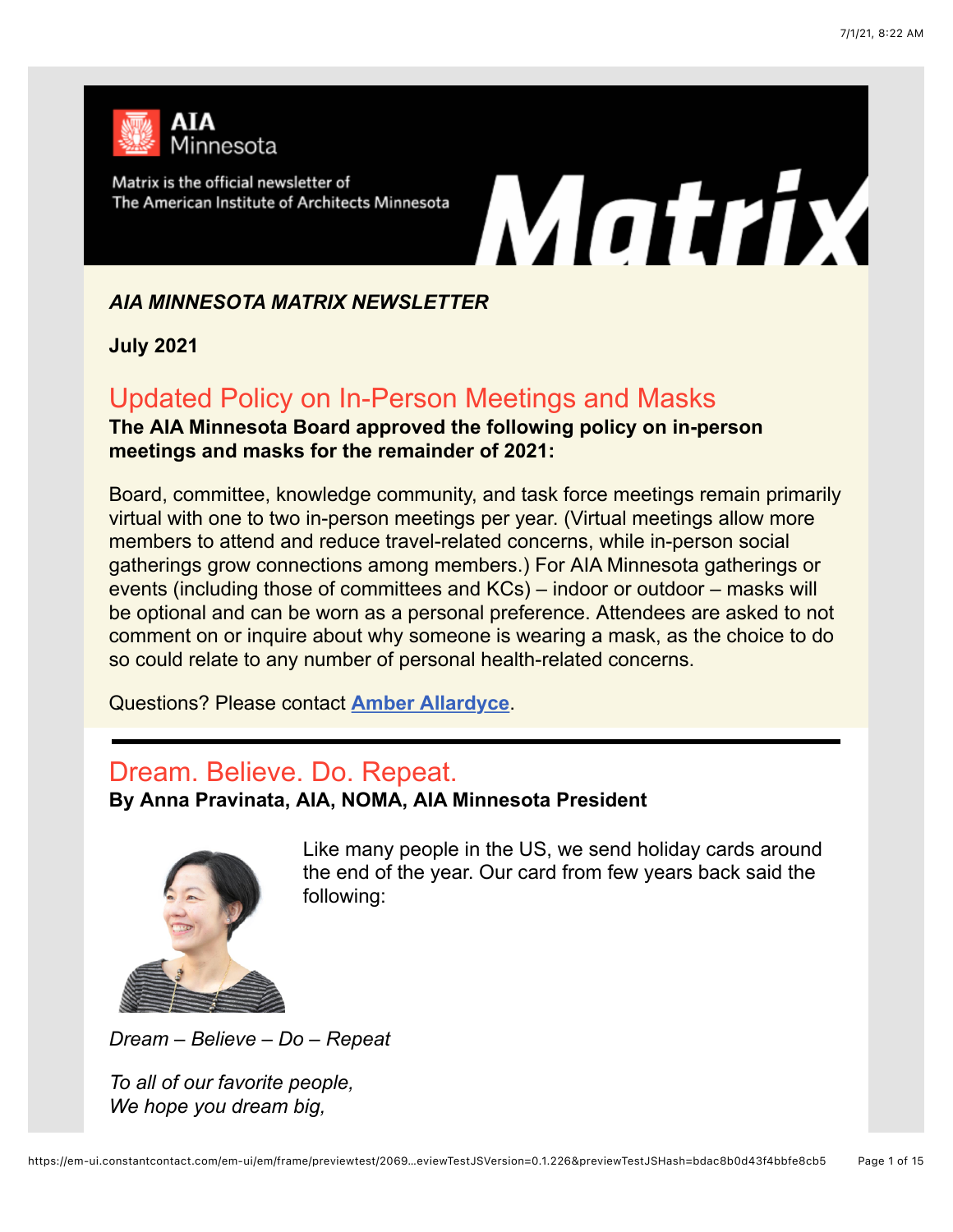*Believe in your dreams, Act on your dreams, And repeat it all over again.*

What does this have to do with architecture or design? In my day-to-day life as an architect, I get to work with the brightest scientists who are trying to solve the most pressing issues in the world, from curing cancer to food safety and security. They are innovators in each of their fields and their thought process starts with a dream of a better "something." They start by observing, asking questions, making scenario predictions, testing ideas, evaluating results, and finally, after many, many tries, they may get to realize their dream of that better something.

As architects and designers, we are trained to imagine something that is not there. We start with a piece of blank paper; we draw one line, and then another, and another, until a combination of those lines becomes a drawing of a building or a bench, or whatever "something" we're creating. We understand that design is an iterative process in which we seek to define problems and challenge assumptions to find alternative solutions that may not be apparent at the beginning of the process.

One of the sessions at the A'21 Virtual Conference highlighted the importance of this moment: "The profession of architecture is at an inflection point. Many firms, spurred by urgent conversations about racial equity and the growing threat of climate change, as well as COVID-19's shakeup of our traditional work environments, are being challenged to apply strategic solutions to several crucial issues at once."

What does an inflection point mean to our profession? I think we need to look holistically at the world around us beyond just designing buildings. Like scientists, we need to apply our training in design thinking to solving the most pressing issues in the world. We need to be part of the conversations on many things, like racial equity, climate change, or the post-pandemic way of life, which may not necessarily start with traditional ideas about building design.

Let's use this inflection point to dream up a whole new built environment for our communities. I think when we broaden our view of what our profession can do, we will find more ways to innovate and show our profession's value to a larger constituency. We can make our communities into a wonderful new "something" if we keep dreaming, believing, doing, and repeating.

# **CALL TO ACTION**

# Submit Your Project for the 25 Year Award

The 25 Year Award recognizes completed, built projects – completed at least 25 but not more than 50 years ago. (Projects must be completed after January 1,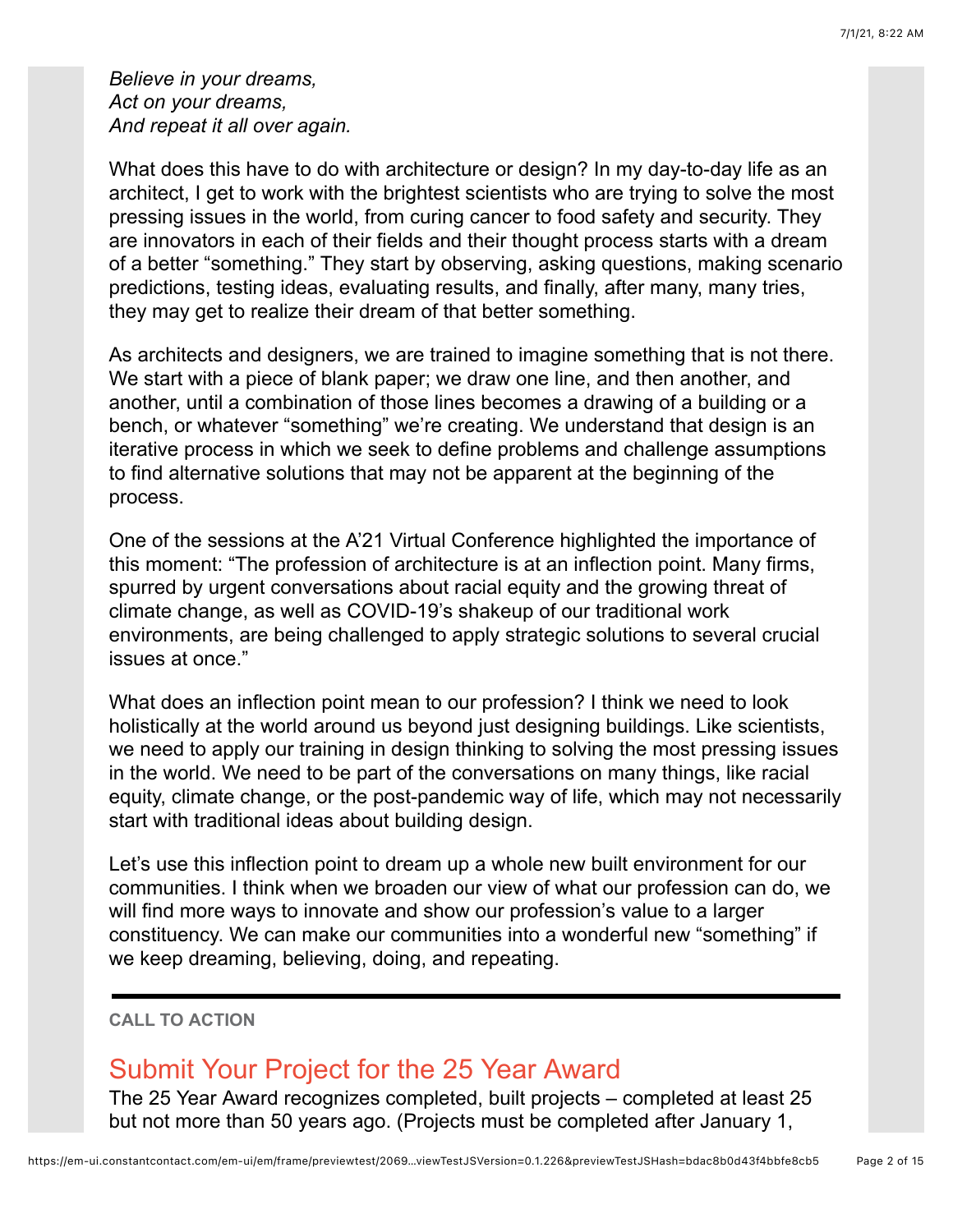1971, and before December 31, 1996. Note: Use the first date when a certificate of occupancy is issued.) Entries must have been designed by firms with architects registered and practicing professionally in Minnesota.

Entries must be nominated or submitted by a current AIA Minnesota member. Nominations may be made by any AIA Minnesota member; the nominator does not need to be the original architect on the project.

# **[The deadline to submit an entry is Friday, July 16, 2021, at 12:00 pm.](https://www.aia-mn.org/get-involved/aia-minnesota-awards/25-year-award/) Learn more »**

# Louis Lundgren Award for Service Now Accepting Submissions

The Louis Lundgren Award for Service recognizes up to two individual AIA Minnesota members for their outstanding contributions in the area of community and professional service. Through their work as citizen architects, recipients of the award are regarded by their peers for their prolonged and effective volunteer activism. Any member of AIA Minnesota who graduated from a NAAB-accredited program no later than 2017 and whose membership is in good standing at the time of nomination is eligible. Emeritus members are eligible.

# **[The deadline to submit an entry is Friday, July 16, 2021, at 12:00 pm.](https://www.aia-mn.org/get-involved/aia-minnesota-awards/louis-lundgren-award/) Learn more »**

# Submit an Industry Leader for the Collaborative Achievement Award (Formerly Special Award)

Through the Collaborative Awards program, AIA Minnesota recognizes individuals and organizations for exceptional contributions to AIA, the profession, or the quality of the built environment.

Nominees may be recognized for significant achievement or a body of work in a range of endeavors including, but not limited to, administration; architectural education; architectural scholarship and criticism; building technology innovation; construction; industrial design; information science; professions allied with architecture and architectural patronage; public policy and design advocacy; research, art, and craftsmanship; service to AIA or any of its components; visualization, recording, and illustration; and writing and publishing. The person making the nomination must be a current AIA Minnesota member. The person being nominated for the award does not need to be an AIA member.

# **[The deadline to submit an entry is Friday, July 16, 2021, at 12:00 pm.](https://www.aia-mn.org/get-involved/aia-minnesota-awards/collaborative-achievement-awards/) Learn more »**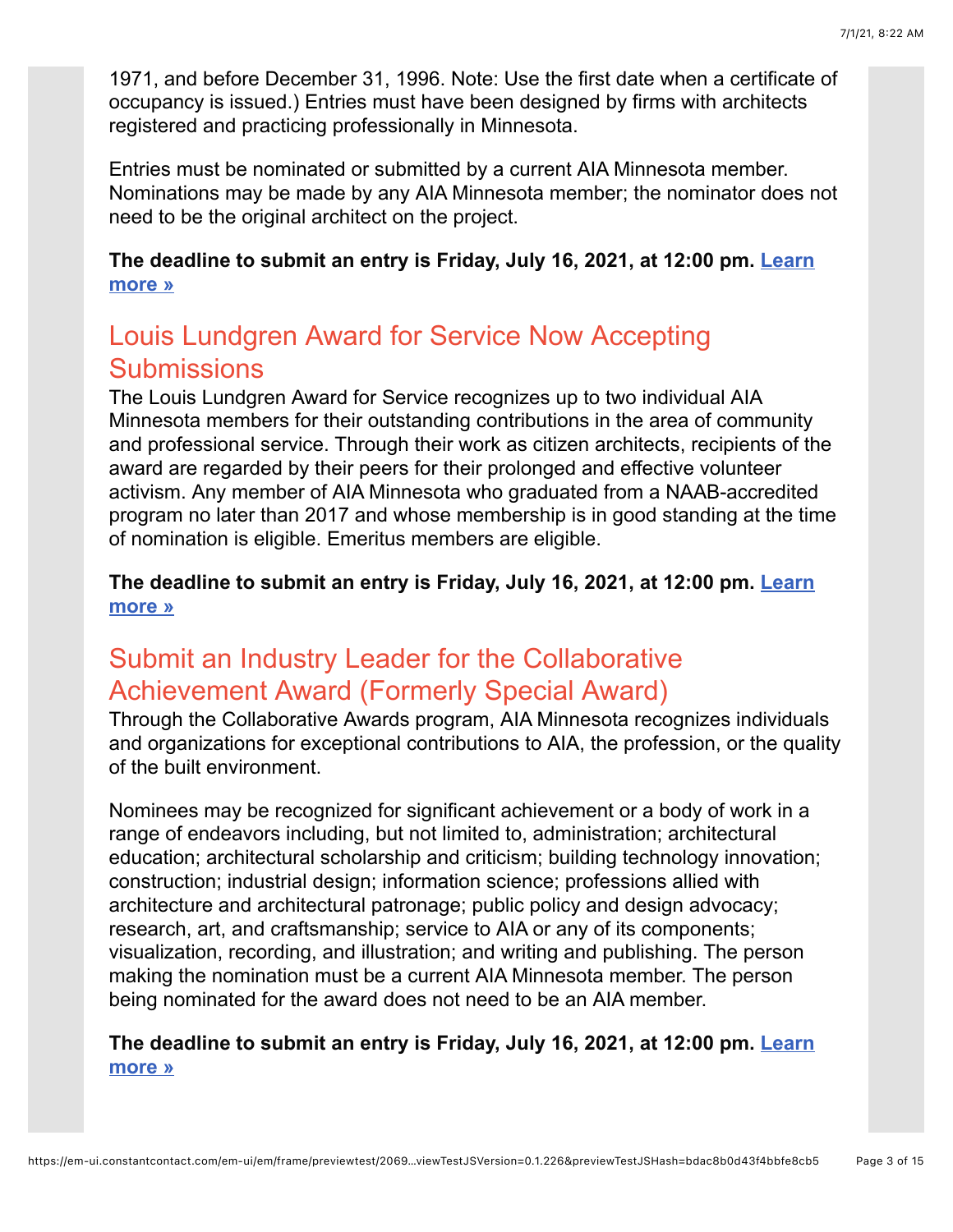# Registration Now Open for 2021 National Intercultural Leadership Program

This September, AIA Minnesota will again host an intensive, 9-session virtual leadership program open to members and practitioners around the country, intended to grow the capacity of leaders in the architecture community to lead inclusively and to engage in sustained action to address systemic racism in the profession of architecture and in the built environment.

Sessions are focused on understanding identity, power and conflict styles, and recognizing differences that make a difference-particularly difference related to gender and race/ethnicity-as applied to the culture of architecture firms and to the built environment. Participants will take the Intercultural Development Inventory (IDI) Assessment as well as the Intercultural Conflict-Styles Inventory (ICS).



Seats are limited; register early. **[Learn more »](https://www.aia-mn.org/event/nilp2021/)**

# A'21 MN: A Hybrid Conference

# **Virtual Presentations: Wednesdays, October 27 and November 3 In-Person Presentations: November 10-11**

# **For Exhibitors and Sponsors:**

We are now accepting exhibit booth reservations and sponsorships for the A'21 MN Conference, for both virtual and in-person events. We look forward to hosting a [large in-person exhibit hall again. Reserve your booth now!](https://www.aia-mn.org/events/conference/exhibit-sponsor/) **Click here to see all opportunities to participate »**

Also, we are seeking suggestions for general displays or exhibits to showcase in the common area on our showroom floor. If you have any ideas or community projects that we could display, please send ideas to **[Pam Nelson](mailto:nelson@aia-mn.org)**.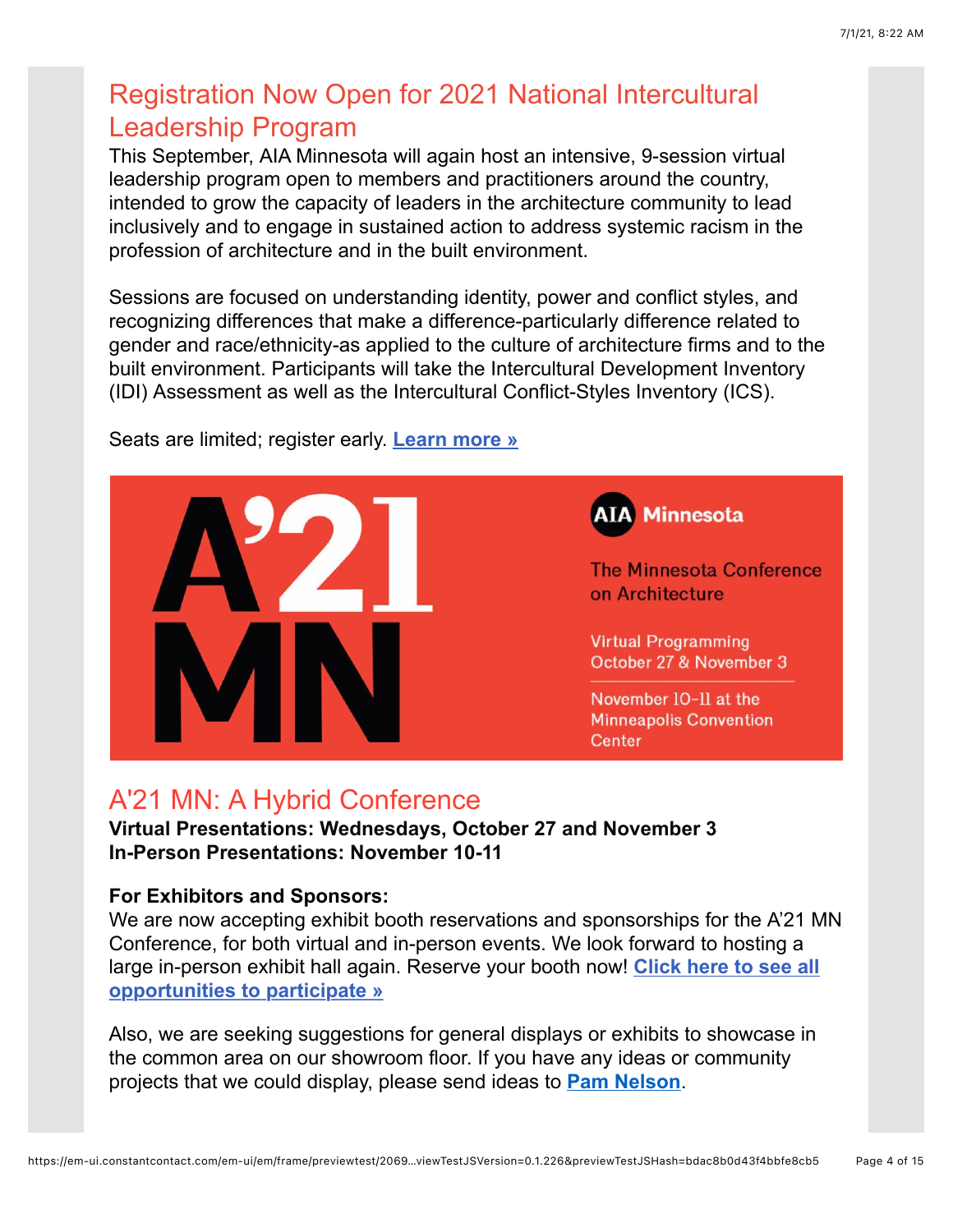## **ANNOUNCEMENTS**



# Four Selected for Young Architects Award

Congratulations to (pictured above, left to right) **Doug Bergert, AIA**, **Jacob Mans, AIA**, **Samantha Mendiola, AIA**, and **Nate Steuerwald, AIA**, recipients of the 2021 AIA Minnesota Young Architects Award. **[Learn more »](https://www.aia-mn.org/mn-young-architect-2021/)**



AIA Minnesota is proud to unveil the 17 new and remodeled architect-designed homes that will be featured on the 2021 Homes by Architects Tour—and a new Tour website!

Join us this September for a hybrid exploration of the best of residential design from our region's talented architecture community. From accessory dwelling units to lakeside cabins, from remodeled split-levels to midcentury modern, this year's event offers a close-up look at how architectural design can make a difference in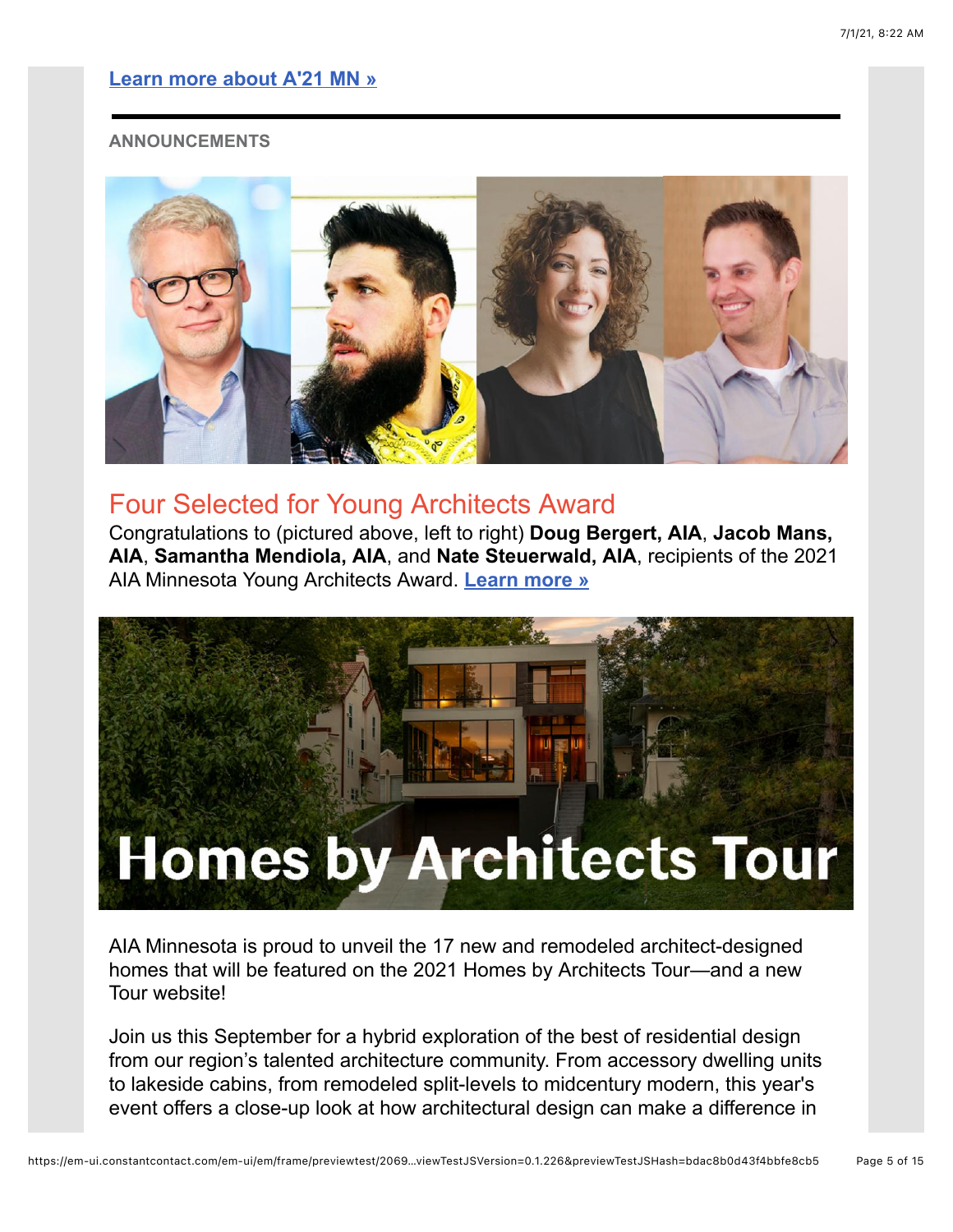how we live. The 2021 tour features 17 projects, including four homes presented in a virtual format from September 18–26, and 13 available to tour in person on September 18 and 19.

## **[View the 2021 tour homes »](https://www.homesbyarchitects.org/)**

Follow us on **[Instagram](https://www.instagram.com/homes_by_architects_mn/)**, **[Facebook](https://www.facebook.com/hbatour)**, and **[Twitter](https://twitter.com/homes_tour)** for behind-the-scenes photos and stories, sneak peeks and more! Use hashtag #HBAT2021 to join the conversation.

## **SPONSORSHIP AND ADVERTISING OPPORTUNITIES**

Sponsorship opportunities and program advertising are now available. Align your company with these architect-designed homes to reach a targeted audience who seek out the best in good design! Contact **[Pam Nelson](mailto:nelson@aia-mn.org)** for more information.

# Ways to Stay with AIA: Membership Options

If you or someone you know has recently been laid off, furloughed, their start date has been indefinitely postponed, or they are self-employed or an independent contractor and their income has been significantly impacted by the pandemic, we can help with options for maintaining AIA membership. We can also provide guidance on a wide variety of ways to stay engaged with the architecture community. Please reach out to **[Amber Allardyce](mailto:allardyce@aia-mn.org)** for more information.

**COMMITTEE/KNOWLEDGE COMMUNITY SPOTLIGHT**

# Architecture in the Schools Committee

AIA Minnesota's Architecture in the Schools committee seeks to engage and inspire the K-12 community through inclusive and collaborative educational programs that make architecture accessible, understandable, and highly valued throughout the state. Members engage with students in the classroom, online, and at community events to introduce the concepts of architecture and emphasize the value of the built environment.

Currently, the committee has a relationship with Minneapolis Public Schools to enrich their GEMS & GISE after-school and summer programs with the development of an architecture unit. Members are also gearing up to present hands-on model-building activities to kids, families, and educators at the 2021 STEM Day at the Minnesota State Fair event. If you enjoy working with students [and would like to participate, contact staff liaisons](mailto:french@aia-mn.org) **[Angie McKinley](mailto:mckinley@aia-mn.org)** or **PaviElle French**.

**MSP NOMA**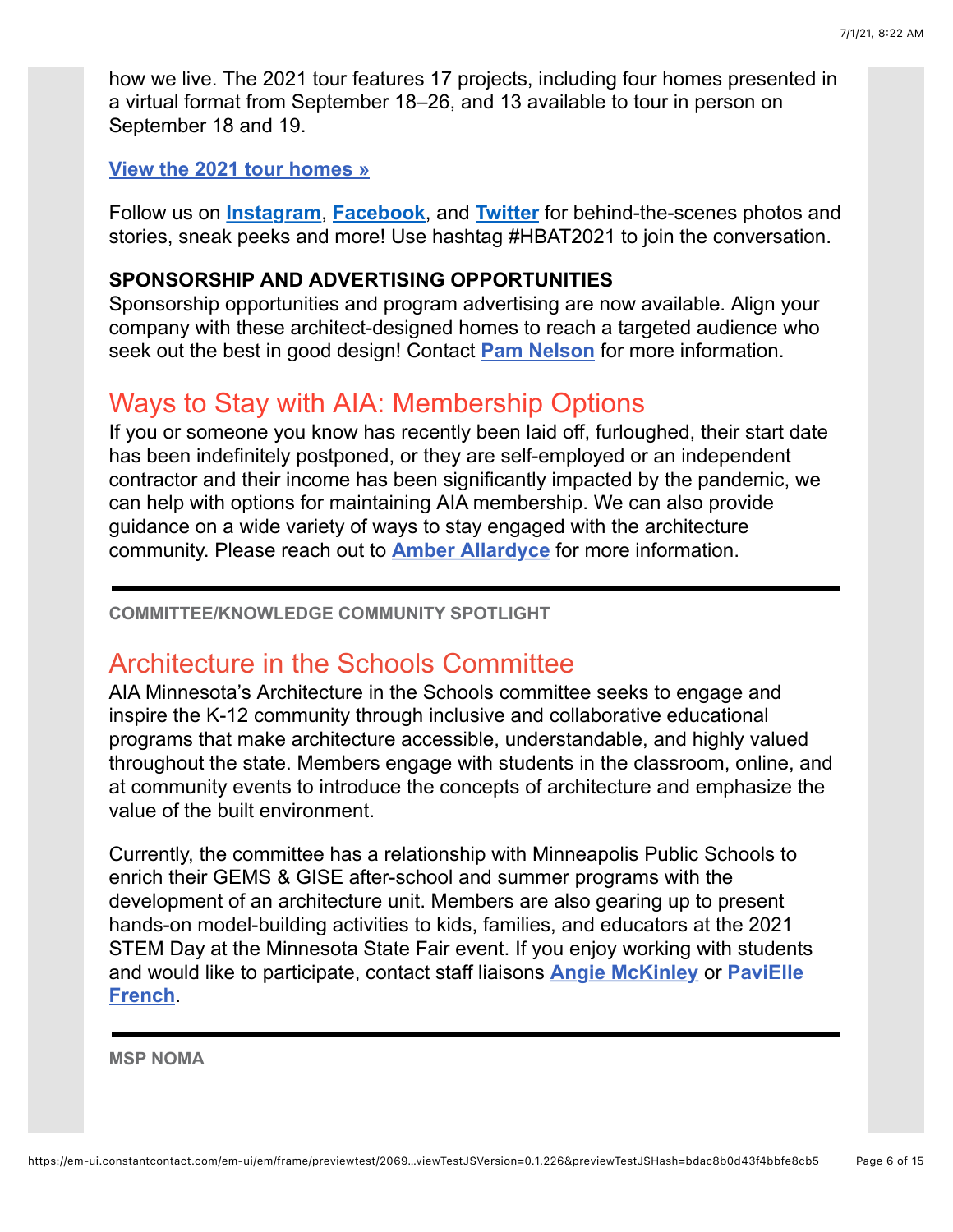

# NOMA Black Spectacles 50 x 50 Program

NOMA is partnering with Black Spectacles in 2021! Licensure candidates who have paid 2021 NOMA dues will have the opportunity to access the ARE 5.0 Prep Expert Package at a deeply discounted rate. **[Learn more »](https://www.noma.net/black-spectacles-50x50/)**

# Project Pipeline Regional Camps

The NOMA National Project Pipeline Virtual Summer camp is back! This summer NOMA National is teaming up with local chapters around the country to bring an even more robust camp to students. The local chapters will still be conducting their fantastic camps in conjuction with each other with overlapping camp days to share ideas, camp projects and network. **[Learn more »](https://www.noma.net/project-pipeline/)**

# **LEADERSHIP FORUM**



*Top to bottom, left to right: Thea Rozenbergs, AIA; Ann Voda, AIA; Andrea Baker Pokorney, AIA; Erik Bjorum, AIA; Brooke Jacobson, AIA; Susan Morgan, AIA; Angela Varpness, AIA; Zac Rosenow, AIA; Jody McGuire, AIA; Constance Chen, AIA; Mollie O'Connor, AIA; Simona Fischer, AIA; Nicholas Wallin, AIA; Allison Salzman, AIA; Ian McLellan, AIA; Sarah Gilbert, AIA; and Claire Lonsbury, AIA.*

# Exploring Advocacy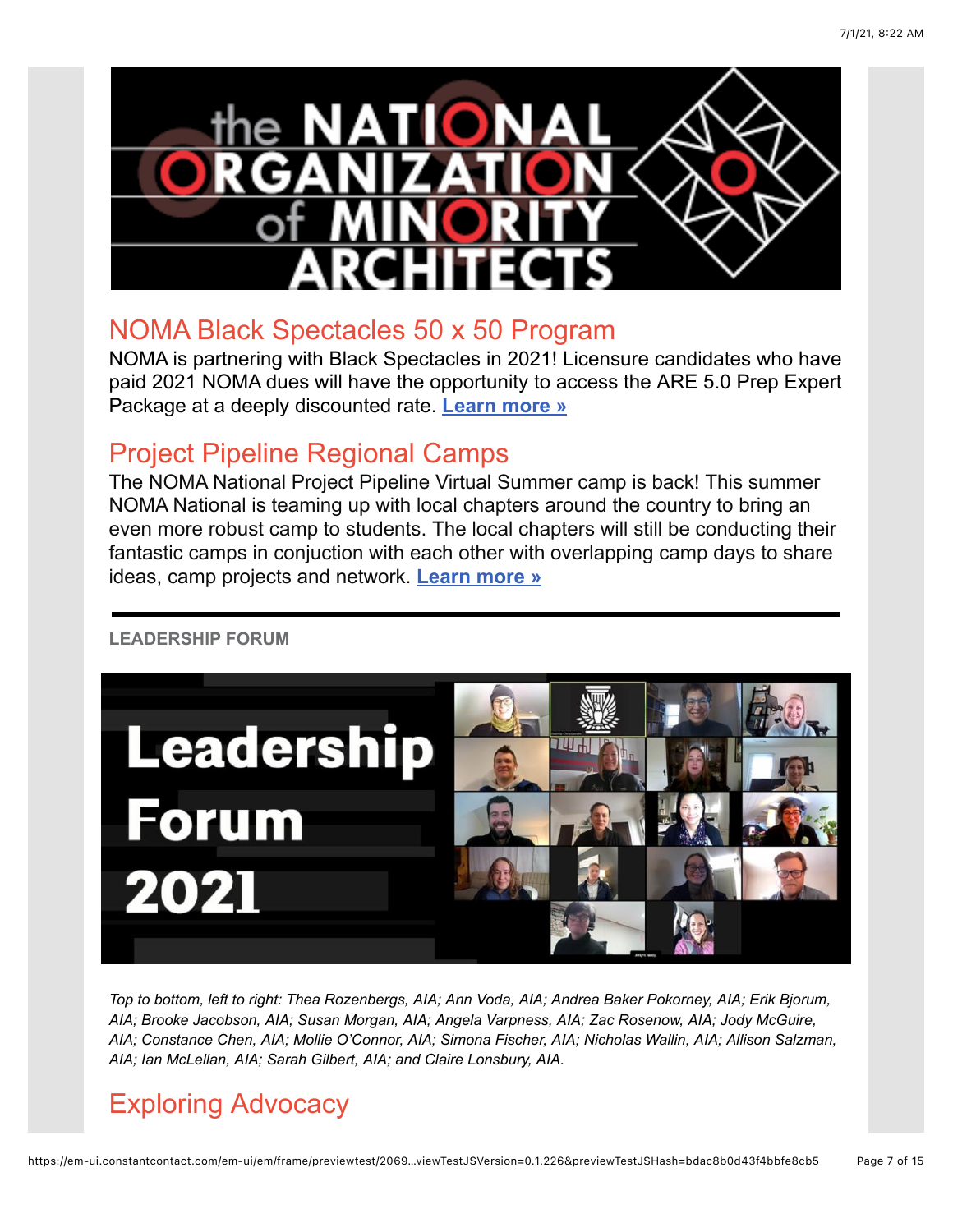This year's Leadership Forum has been meeting virtually twice a month with sessions led by a variety of leadership content experts. The two sessions in June introduced new topics of focus for the Forum: advocacy and becoming a citizen architect. The speakers who shared their inspiring advocacy stories were **Mark Kalar, AIA**; **Tate Walker, AIA**; **Alissa Luepke Pier, AIA**; and **Paul Bauknight, Jr.** Their stories were encouraging and inspirational. Sheri Hansen, AIA Minnesota director of communications, advocacy, and public outreach, led a small group exercise in which each Forum participant identified the one issue they felt passionate about advocating on, and helped them begin creating their own advocacy stories.

## **NATIONAL & LOCAL CHAPTER UPDATES**

# AIA NATIONAL

## **2021 AIA FILM CHALLENGE IS OPEN**

Enter the seventh annual AIA Film Challenge and you could win up to \$7,000! Produce a 1:30 to 3-minute short documentary film that tells a story of architects, civic leaders, and their communities working together to achieve a zero-carbon, resilient, healthy, and equitable built environment. Submissions are due August 16. **[Learn more »](https://aiafilmchallenge.org/?utm_source=MarketingCloud&utm_medium=email&utm_campaign=Component+Relations+-+20210616&utm_content=Learn+more+%26amp%3bgt%3b)**

#### **LESSONS LEARNED FROM COVID-19: SOLUTIONS TO AMERICA'S HOUSING CRISIS Monday, July 12, 11:00 am**

In this session, National Low Income Housing Coalition President and CEO Diane Yentel will share insights into how the pandemic exacerbated America's housing crisis, accelerated racial inequities, and exposed significant gaps in our nation's housing safety net. Earn 1 LU/HSW. **[Learn more »](https://network.aia.org/events/event-description?CalendarEventKey=db45e362-1fa7-4baf-8ccc-be629daedc92&utm_source=MarketingCloud&utm_medium=email&utm_campaign=Component+Relations+-+20210602&utm_content=https%3a%2f%2fnetwork.aia.org%2fevents%2fevent-description%3fCalendarEventKey%3ddb45e362-1fa7-4baf-8ccc-be629daedc92)**

#### **CALL FOR SUBMISSIONS: DESIGN FOR AGING REVIEW AWARDS**

This competition recognizes innovative design solutions that improve quality of life for aging communities. Submissions will be evaluated against the AIA Framework for Design Excellence, among other criteria. New for 2021 is an affordability category. Submissions are due by 5pm ET on July 15. **[Learn more »](https://www.aia.org/awards/7306-design-for-aging-review-awards-program?utm_source=component-update&utm_medium=sfmc&utm_campaign=dfar_2021&utm_source=MarketingCloud&utm_medium=email&utm_campaign=Component+Relations+-+20210602&utm_content=https%3a%2f%2fwww.aia.org%2fawards%2f7306-design-for-aging-review-awards-program%3futm_source%3dcomponent-update%26utm_medium%3dsfmc%26utm_campaign%3ddfar_2021)**

#### **2022 AIA AWARDS CYCLE: SEE WHAT'S OPEN**

The 2022 Awards cycle has kicked off with several awards that are currently open. Among those are Architecture, Architecture Firm, Gold Medal, Interior Architecture, Regional & Urban, and Twenty-Five Year. **[Learn more »](https://www.aia.org/pages/11531-award-submissions?utm_source=MarketingCloud&utm_medium=email&utm_campaign=Component+Relations+-+20210513_102752&utm_content=Learn+more+%26amp%3bgt%3b)**

#### **MEMBER CES AUDITS**

Each year AIA conducts a CES Member Audit, ensuring members complete their 18 LUs, 12 being HSW. AIA will notify those selected for audit of their pass or not passed status. However, AIA will **automatically waive all audited members who did not pass**. No action is needed. **Please note, this pertains only to the AIA CES member audit and not local licensing jurisdictions.**

#### **BLUEPRINT FOR BETTER: HOW TO TALK TO CLIENTS ABOUT MATERIALS TRANSPARENCY**

A few healthier material choices can go a long way, but many clients need more information to make materials transparency a design priority. Including materials health and environmental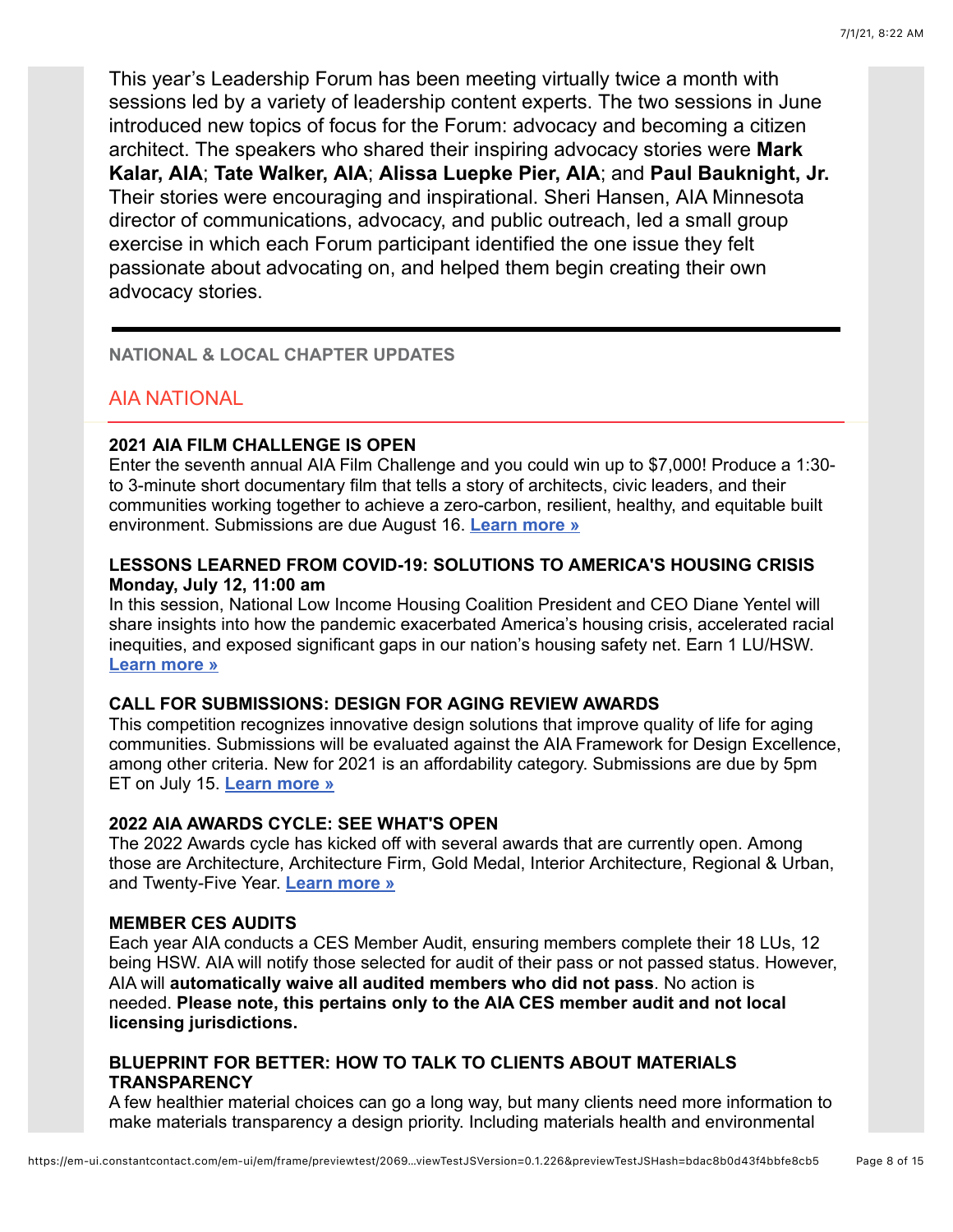priorities in early conversations can be a critical step to ensuring a project is not only designed well but creates long-term benefits for clients. Learn how to meet clients where they are with AIA's tips for talking to clients about materials transparency. **[Learn more »](https://www.aia.org/articles/210821-how-to-talk-to-clients-about-materials-tran/?utm_source=real-magnet&utm_medium=email&utm_campaign=bp4b21-stop-climate-change)**

## **BLUEPRINT FOR BETTER: DESIGN TOOLS TO HELP STOP CLIMATE CHANGE**

Embodied carbon will be responsible for 72% of all  $CO<sub>2</sub>$  emissions of new buildings constructed in the next 10 years. While operational carbon can be reduced, embodied carbon released during construction—including extracting, transporting, and manufacturing materials —can never be recaptured. Fortunately, tools that measure embodied carbon offer a new way forward. **[Learn more »](https://blueprintforbetter.org/articles/design-resources-to-help-stop-climate-change/?utm_source=real-magnet&utm_medium=email&utm_campaign=bp4b21-stop-climate-change)**

#### **FREE COPY OF THE AIA FIRM SURVEY REPORT: THE BUSINESS OF ARCHITECTURE**

This essential resource includes metrics to measure practice, evaluate performance, and set strategy. You'll discover trends in firm billings and finances, construction sectors served, international work, and practice and technology, including: Why there is likely to be a significant increase in retrofits due to the COVID-19 pandemic. **[Learn more »](https://joinus.aia.org/business-intelligence/free-copy-of-the-aia-member-firm-survey-report/?utm_source=real-magnet&utm_medium=email&utm_campaign=research20-firm-survey-2020)**

#### **ON-DEMAND HOUSING AND COMMUNITY DEVELOPMENT VIDEOS**

Check out this **[library](https://www.gotostage.com/channel/89318bd279044da89203e084b39f6b5b)** of housing-related videos, including net-zero energy, housing equity, community advocacy, Living Building Challenge, and mitigating pandemic risks.

#### **FREE RESUME REVIEW**

To help you navigate the current job market, we're offering free expert résumé review services through the **[AIA Career Center](http://send.aia.org/link.cfm?r=GkAXld6motwttqrnsfsElQ~~&pe=5ToIXQJOcpCtwyP2ISdgodrB_TlfP6_CeCx61hLgXqDojcr_swEGL3bRrc7hFZQG-8xmIB2hZe6IVvUQcTLDug~~&t=IE64-IfBPj8SLzuPPeFd2Q~~)**. Simply visit your account overview page and scroll to the TopResume section at the bottom to submit.

#### **MEMBER PROFILE**

Update your contact preferences, education, licenses, career, and contact information online. Visit **[myprofile.aia.org](http://r20.rs6.net/tn.jsp?f=001u6YgE6FFSPxRYzbSxAr_Unr31sDDwiNOuMUOF3vjYd60-FtuNwQJKy86agM2R7wfjtLI7wjUFu9QLavtelfL5MXTbHGh-7-wRH8pxO3uLnZIdaSrMaX1HD4meZvwgIJmT7zJxDWJYII5DAoqiaiej91T9wdLOuI5rbtDoCLraEdLczeRnu6Stg==&c=JlxxpTw9Dyp0NcgYlcarSvaF9IEvCG7f9UaOJdrWQeMNlNhtGRaUiQ==&ch=ezCr-4h9tW8jaQXTLwRLX4K1pO37H26ApLPde-0cTqTusavDgI1eWA==)**.

## AIA MINNEAPOLIS

# **VIRTUAL CHAPTER LUNCH PROGRAM**

#### **Thursday, July 15, 12:00 pm**

Please join us as we recognize the 2021 AIA Minneapolis Merit Award projects! The jurors will share their insight about the projects, and award winners and clients will also be present. **[Register »](https://us02web.zoom.us/webinar/register/WN_VyRP6OI6SXGW3oCnIdPKWg)**

The Merit Awards recognize projects by AIA Minneapolis architects that tell a story of excellence beyond design, public interest design, and the variety of forces that shape a building.

#### **2021 Merit Award Projects:**

- Busch Architects, Inc.'s Cedar Riverside Opportunity Center
- Ryan A+E, Inc.'s Downtown East Urban Master Plan
- UrbanWorks Architecture's Guild Crisis and Recovery Center
- Perkins&Will's Mankato Clinical Sciences Building at Minnesota State University
- Miller Dunwiddie's Silver Ramp
- LEO A DALY's Second Harvest Heartland Headquarters, Volunteer Center and Distribution Center

## **GOLF OUTING**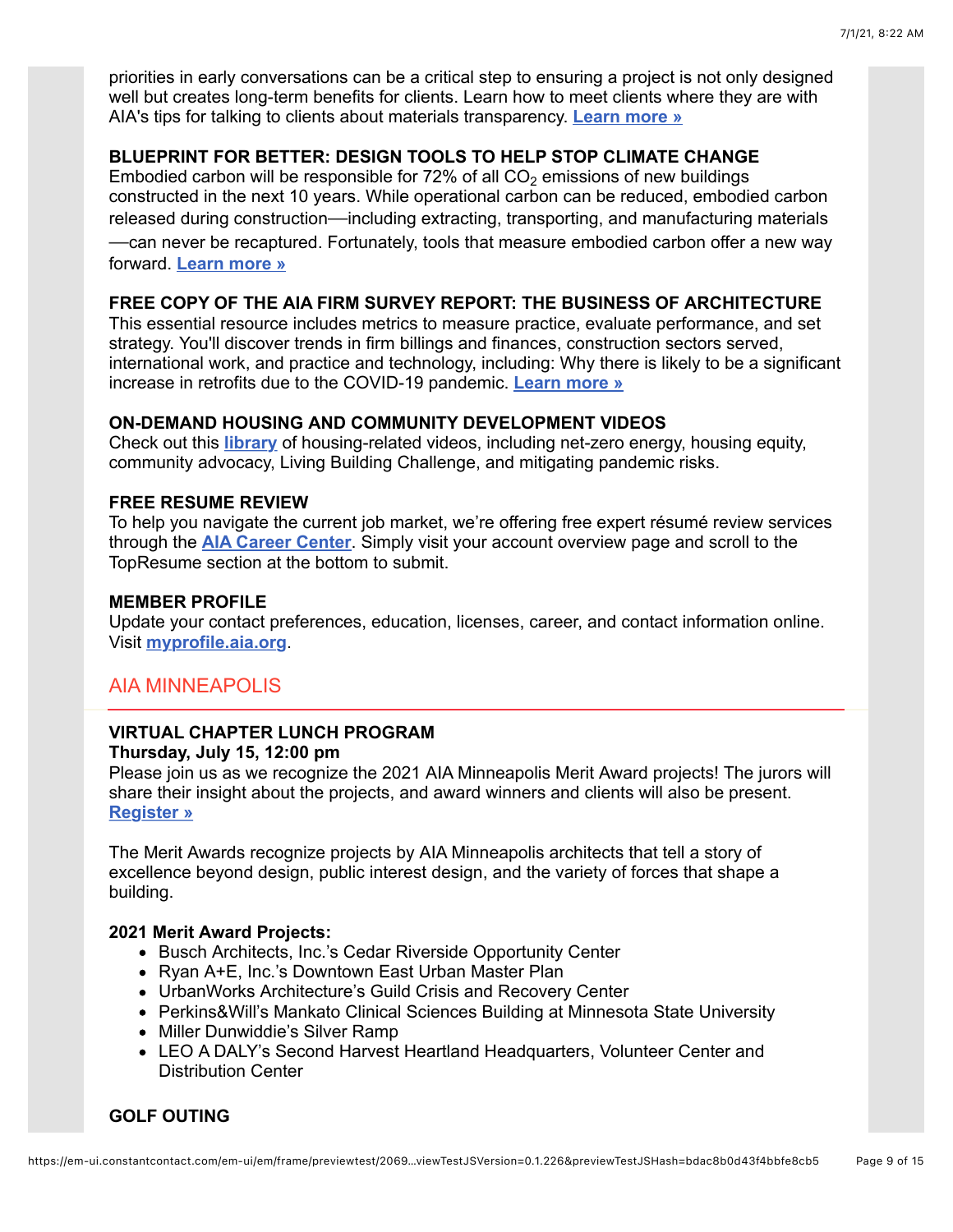#### **Monday, July 26 Majestic Oaks Golf Course, Ham Lake, Minnesota**

Golfer spots are almost full! We have to cap the event at 288 golfers. The event will kick off with a boxed lunch, include sponsored events on the putting green and driving range, 18 holes of golf, and will end with an outdoor barbecue. **[Register to golf »](https://www.aia-mn.org/event/aia-minneapolis-golf-outing-2/)**

If you are interested in being a sponsor, we have openings for gift card sponsors, swag sponsors, and sign-only sponsors. Contact **[Pam Nelson](mailto:nelson@aia-mn.org)** by July 8 to reserve a sponsorship.

# AIA NORTHERN MINNESOTA



**GOLF OUTING Friday, July 9, 2021 Enger Park Golf Course [Learn more and register »](https://www.aia-mn.org/event/aianmn-golf-outing/)**

Join us for an 18-hole scramble, range and cart fees included in the \$75 registration.

#### **Schedule:**

Social/Registration: 11:00 am (boxed lunch provided) Announcements: 11:45 am Carts Depart: 11:50 am Golf Start Time: 12:00 pm Awards to follow: 4:30 pm (approx.)

#### **Sponsorships:**

Sponsorship includes hole sign and recognition in awards/on website Eagle =  $4$  golfers, \$1000 Birdie = 2 golfers, \$500 Par = no golfers, \$250

For more information or sponsorship opportunities, contact **[Aaron Kelly](mailto:aaron.kelly@lhbcorp.com)**.

**SAVE THE DATE! AIA NORTHERN MINNESOTA-CSI SUMMER OUTING Thursday, August 19** Stay tuned for more information!

# ARCHITECT LICENSING ADVISORY COMMITTEE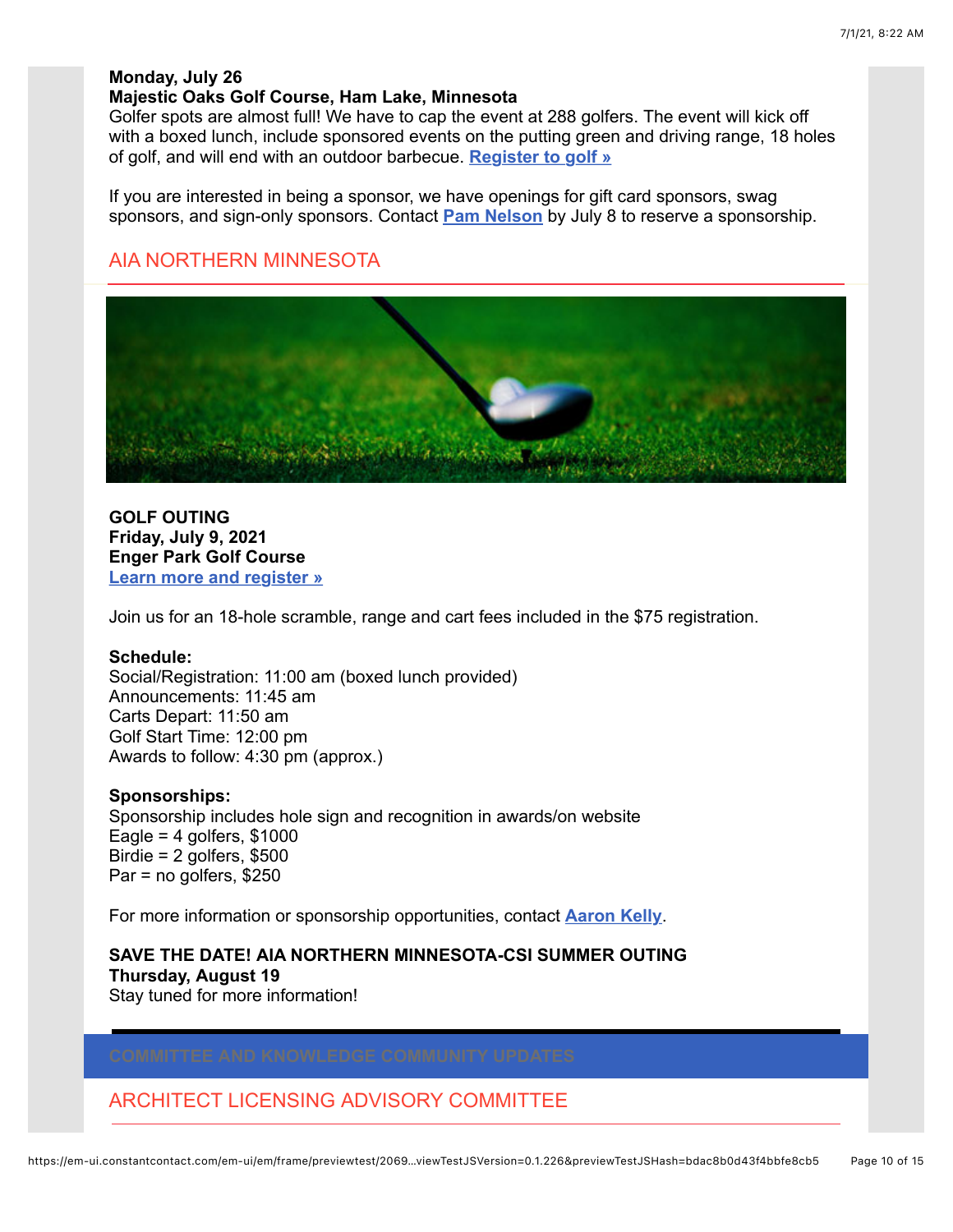#### **Thursday, July 1, 12:00 [Virtual Meeting](https://us02web.zoom.us/meeting/register/tZwkcOmvrDwtEtI4k5glNbDZrg6MOdZewUa4)**

#### **SAVE THE DATE: ARE JEOPARDY MIXER**

**Tuesday, August 3, 7:00 - 8:30 pm**

Location: TBD - virtual or in-person Save this date and make plans to attend! The ALA Committee and the Emerging Professionals Committee are planning an ARE Jeopardy Mixer! This will be a fun way to prepare for your next exam or to simply meet up with friends and colleagues. More details soon.

#### **2020 ARE 5.0 PASS RATES**

These pass rates are for all candidates (first time and repeat) through December 13, 2020. Practice Management 51% Project Management 63% Programming & Analysis 50% Project Planning & Design 45% Project Development & Documentation 57% Construction & Evaluation 66% Visit **<https://www.ncarb.org/pass-the-are/pass-rates>** to compare with previous years.

#### **Does your firm have a designated Architect Licensing Advisor?**

Architect licensing advisors are local professionals, educators, and students who volunteer their time to help others pursue licensure and reciprocity.

Are you the one who everyone comes to with licensing questions? Become an advisor and join the **Architect Licensing Advisors Community** where you can get support for the guidance you are providing. **[Learn more »](https://www.ncarb.org/get-involved/architect-licensing-advisors-community)**

**Attend the Licensing Advisors Summit for free**! If you are an NCARB Licensing Advisor, you are able to attend the Summit free! This year's Summit is hybrid - attend virtually or in person in Miami, on August 5-7. The summit provides workshops and interactive sessions that will bring you up to date on all that you need to know to help others achieve their licensure goals. **[Learn more »](https://web.cvent.com/event/a05b2517-1697-458c-89bd-1375b2b98ad0/summary)**

#### **DID YOU KNOW?**

- AIA Minnesota has an **[ARE Lending Library](https://files.constantcontact.com/5401b328001/4fc4dab3-9f31-4769-8576-1e2444c71dda.pdf)** available and free for Assoc. AIA members?
- The AIA Minnesota Architect Licensing Advisory Committee is prepared to virtually visit your office to present an overview of the AXP and ARE. If you are interested, contact **[Deanna Christiansen](mailto:christiansen@aia-mn.org)**.

For more information and resources to guide your licensure, visit the AIA Minnesota website pages for **[AXP](https://www.aia-mn.org/events/continuing-education/axp/)** and **[ARE](https://www.aia-mn.org/events/continuing-education/are/)**.

## ARCHITECTURE IN THE SCHOOLS COMMITTEE

**Thursday, July 8, 8:30 am [Virtual Meeting](https://us02web.zoom.us/meeting/register/tZEvfuGrrjIuGNNfEm2I2DTZCdfvx2uvhcyh)**

BUILDING CODES KNOWLEDGE COMMUNITY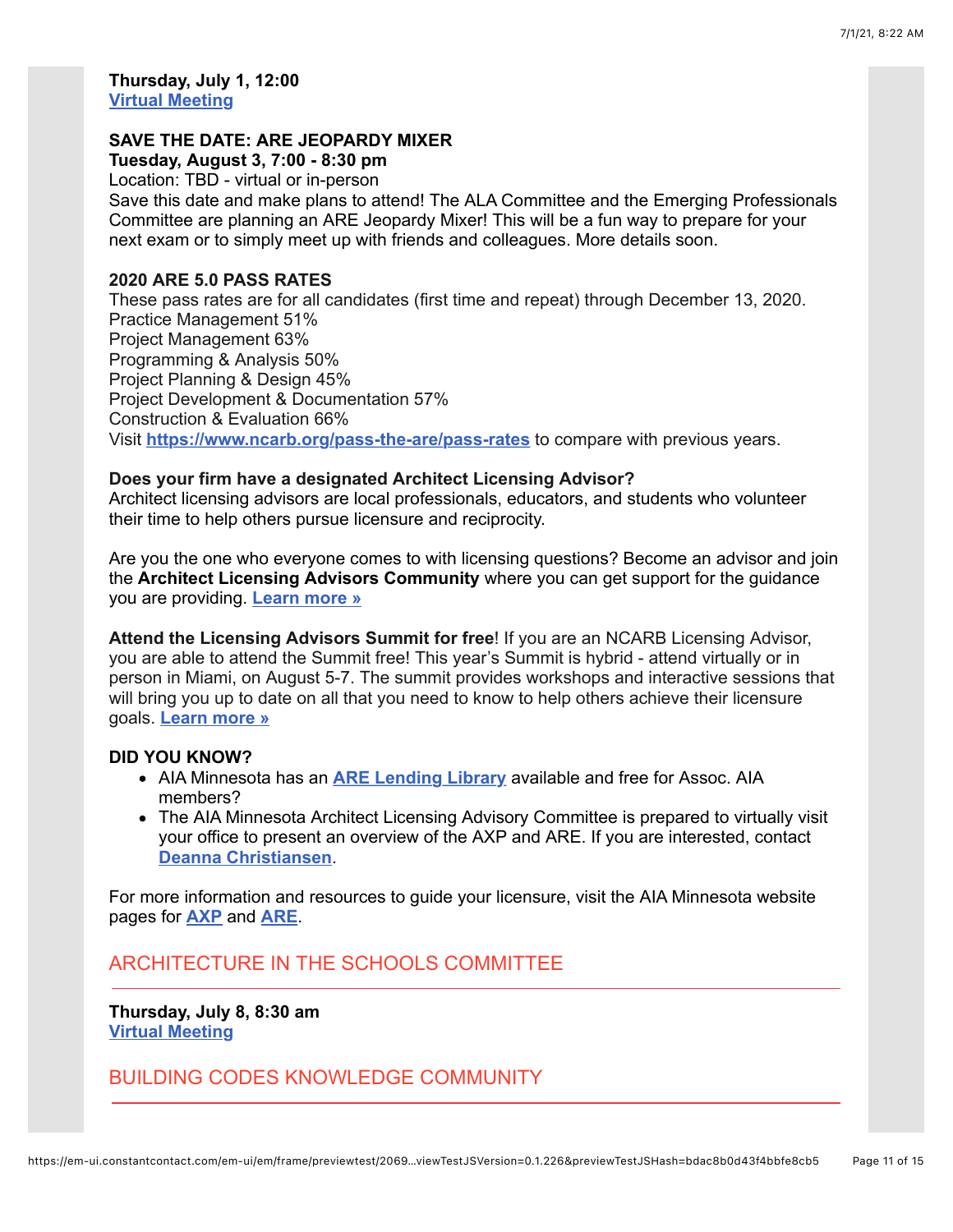#### **Wednesday, July 14, 12:00 pm**

#### **[Virtual Meeting](https://us02web.zoom.us/meeting/register/tZUtc-qspzMuE9EQ1vEKESbErzAdCOCCknEt)**

Topic: The Climate's Impact on Homeowners and Property Insurance: Is Another Catastrophe Looming?

Use this **[link](http://www.dli.mn.gov/business/codes-and-laws/2020-minnesota-state-building-codes)** to view all current codes and their specific status.

# COMMITTEE ON DESIGN

**Thursday, July 8, 12:00 pm [Virtual Meeting](https://us02web.zoom.us/meeting/register/tZckdOisrTMvGNVMRP_l7nO2b0i5w-h4lYlz)**

# COMMITTEE ON EQUITY IN THE BUILT ENVIRONMENT (EBE)

**Wednesday, July 21, 8:30 am [Virtual Meeting](https://us02web.zoom.us/meeting/register/tZcvd--vrjwuGN2WciFTkNHqOami-C5ojzCr)**

#### **FOUNDATIONS OF INTERCULTURAL DEVELOPMENT SUMMER OFFERING**

Build your capacity to engage across cultural differences with colleagues, peers and clients by learning the foundational concepts of intercultural development. Participants will be introduced to the Intercultural Development Continuum as a theory of change model before taking an evaluative assessment to measure their current skills and being guided through development of personal and professional goals. The program concludes with a dynamic, hands-on workshop to practice using and growing your intercultural skills. 5 LU Hours; 4 ethics credits. First session begins July 9. **[Sign up now »](https://www.aia-mn.org/get-involved/equity-profession/intercultural-development/)**

# COMMITTEE ON THE ENVIRONMENT (COTE)

**Friday, August 13, 12:00 pm [Virtual Meeting](https://us02web.zoom.us/meeting/register/tZYtd-CoqD0sE9zji_2VQzgrvVadpaQi5-Rp)**

July meeting is canceled. See you in August!

## COUNCIL OF FIRMS KNOWLEDGE COMMUNITY

**HAPPY HOUR Monday, July 12, 5:00 - 6:30 pm [Lake Monster Brewing](http://www.lakemonsterbrewing.com/)** The Council of Firms is taking the month of July off and instead will get together for a happy hour at Lake Monster Brewery.

## EMERGING PROFESSIONALS COMMITTEE

**Tuesday, July 6, 8:00 am [Virtual Meeting](https://us02web.zoom.us/meeting/register/tZ0pde6sqzgsEtVMeIjZvNWwlpA9Gj_atHvX)** Virtual Book Club Discussion: **[Entre Architect podcast episode #365:](https://gablmedia.com/show/entrearchitect-podcast-with-mark-r-lepage/)** Work Life as an Emerging Professional in a Time of Uncertainty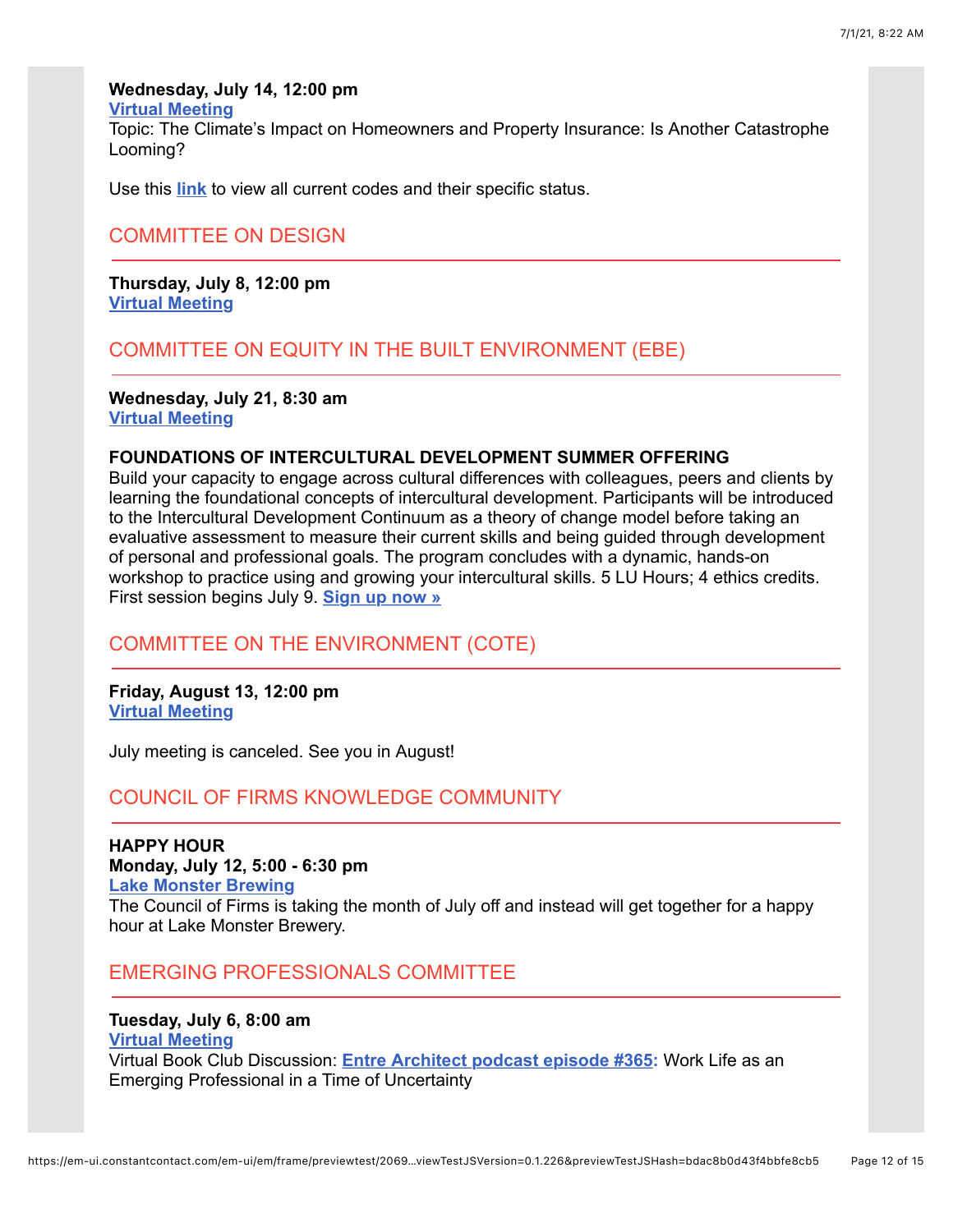## *ENTER* COMMITTEE

#### **Wednesday, July 21, 12:00 pm [Virtual Meeting](https://us02web.zoom.us/j/86713654452?pwd=YzdCZHNCRUJZbzBkUFlWVzFwMGdMZz09)**

## GOVERNMENT AFFAIRS COMMITTEE

#### **Tuesday, July 27, 12:00 pm (NOTE DATE CHANGE) [Virtual Meeting](https://us02web.zoom.us/meeting/register/tZAkdO6hqTwqHdCdyVLTGqmuQgD737XwpV9I)** Join us to learn about AIA Minnesota's approach to climate action in the policy arena, and hear more about how you can get engaged in advocacy on this and other issues.

## HEALTH DESIGN KNOWLEDGE COMMUNITY

**Thursday, July 29, 4:00 pm [Virtual Meeting](https://us02web.zoom.us/meeting/register/tZ0rdO6vpz0vH9cdkse40Mtjz7IW3GKBE2sF)**

## HOUSING ADVOCACY COMMITTEE

**Wednesday, July 7, 12:00 pm [Virtual Meeting](https://us02web.zoom.us/meeting/register/tZYlde2urzouGdVWgQyzLuNJ2BbaDWTufTQR)**

**SOCIAL Thursday, July 29, 5:00 - 6:30 pm [Crown Roller Mill Building Second Floor Deck \(Rain location: second floor lobby\)](https://www.google.com/maps/dir//crown+roller+mill+building/data=!4m6!4m5!1m1!4e2!1m2!1m1!1s0x52b32d62ea304785:0x613662e577497a8a?sa=X&ved=2ahUKEwiHvYDClbvxAhXTGs0KHa7YB5QQ9RcwGHoECDwQBA)** Bring your own beverages and snacks.

## LAKE SUPERIOR DESIGN RETREAT COMMITTEE

**Monday, July 19, 11:30 am [Virtual Meeting](https://zoom.us/meeting/register/tZIvd-6trToueOSCohaGmOTNC4gMjrow5A)**

**SAVE THE DATE 34th Annual Lake Superior Design Retreat February 25-26, 2022**

# MINNESOTA DESIGN TEAM COMMITTEE (MDT)

**INTERRUPTING EVERYDAY BIAS "SPEAK UP" WORKSHOP Wednesday, July 21, 4:30 - 5:45 pm [Virtual Meeting](https://us02web.zoom.us/meeting/register/tZMucO6trjIiGdQ1o2K8DW6cW1qpXpjgBC86)**

Join the Minnesota Design Team for a special workshop to develop and practice your "interrupting bias" abilities. This workshop will be tailored specifically to MDT's work as a committee of AIA Minnesota in community engagement.

# RESIDENTIAL ARCHITECTURE COMMITTEE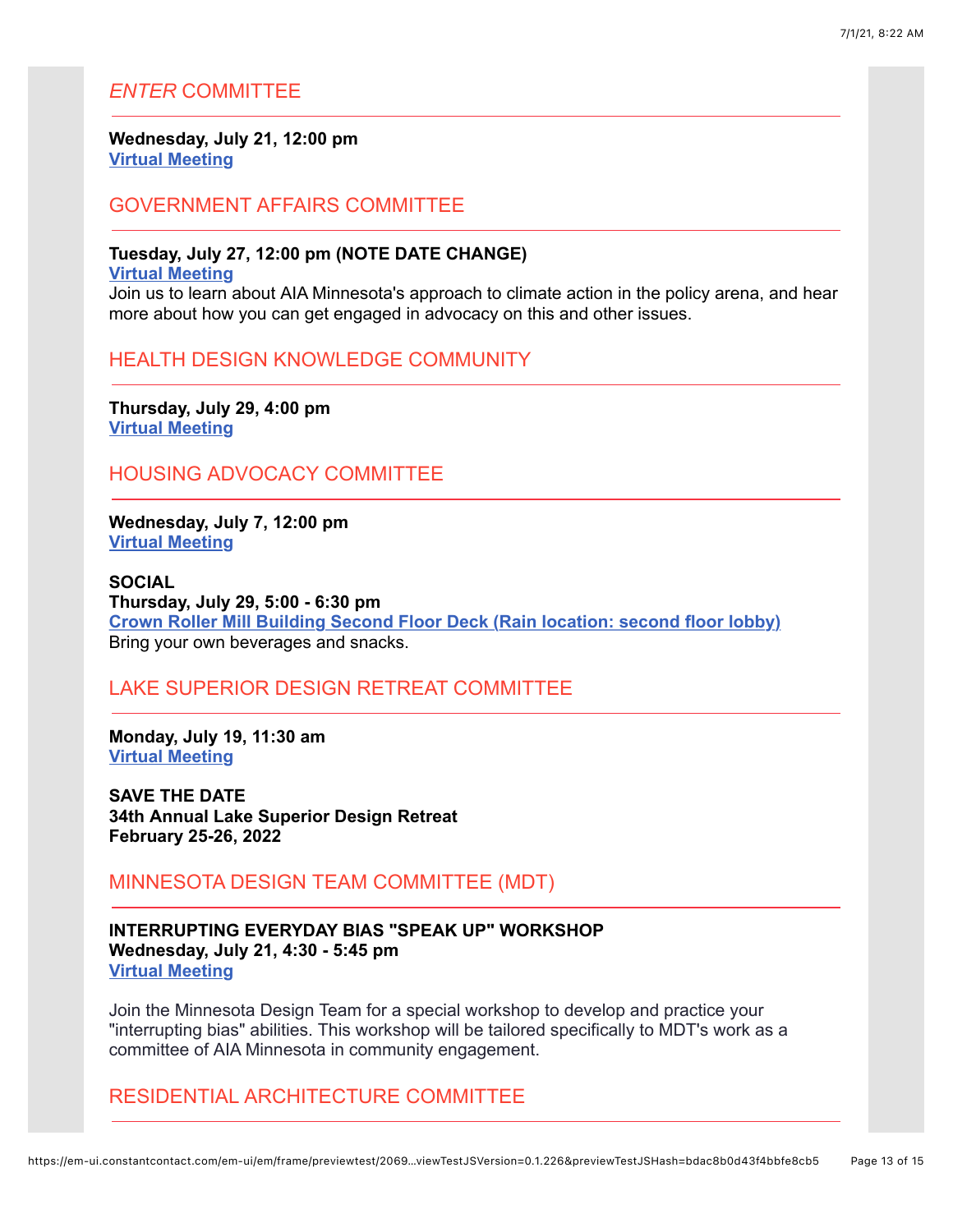**Tuesday, July 6, 12:00 pm [Virtual Meeting](https://us02web.zoom.us/meeting/register/tZIvc-qrqzsoHdGHwdGUlRwgSzvo8kRBSrCe)**

## WOMEN IN ARCHITECTURE COMMITTEE

**Wednesday, July 14, 8:00 am [Virtual Meeting](https://us02web.zoom.us/meeting/register/tZwvf-2orjotGd1q7D7llDZ9oYu7nq8bU9Hp)**

**PEOPLE & FIRMS**

**WELCOME OUR NEWEST MEMBERS!**

Alexi Chryssomallis, Assoc. AIA Alissa Kingsley, AIA Haley Koesters, AIA Sam Ochs, Assoc. AIA

Robert Pekrul, AIA Cody Peterson, Assoc. AIA David Sharratt, AIA

**AFFILIATED ORGANIZATION NEWS & EVENTS**

**[FRESH ENERGY WEBINAR SERIES: THE INTERSECTION OF ENERGY AND](https://fresh-energy.org/energy-community) COMMUNITY (JULY) »**

**[MINNESOTA BROWNFIELDS BEYOND REMEDIATION: CONSTRUCTABILITY](https://app.etapestry.com/onlineforms/MinnesotaBrownfields/beyond_remediation_webinar_series.html) CHALLENGES JULY 29 »**

**[UMN COLLEGE OF DESIGN ONLINE SUMMER CAMP: BUILDING BRIDGES TO DESIGN](https://events.tc.umn.edu/design/event/3636-design-online-summer-camp) CAREERS FOR BLACK, INDIGENOUS, AND PEOPLE OF COLOR AUGUST 2-6 »**

**[MINNESOTA BROWNFIELDS BEYOND REMEDIATION: SUSTAINABLE DESIGN AND](https://app.etapestry.com/onlineforms/MinnesotaBrownfields/beyond_remediation_webinar_series.html) ENERGY EFFICIENCY AUGUST 26 »**

**[LeadingGREEN Online LEED Training and Exam Prep \(On-Demand in 2021\) »](https://leadinggreen.com/online-leed-green-associate/)**

#### **ROBERTA DWYER ENGINEERING SCHOLARSHIP**

To honor the legacy of pioneering civil engineer Roberta Dwyer, LHB established an endowment of \$25,000 in 2020 to support a civil engineering scholarship at UMD in her name. The scholarship will support women students in engineering. In order to grow the impact of the scholarship, LHB is reaching out to the community for additional contributions with a goal of a total endowment of \$50,000. Please see the following link for more information and an opportunity to donate: **[Roberta Dwyer Engineering Scholarship](https://crowdfund.umn.edu/index.cfm?fuseaction=donorDrive.personalCampaign&participantID=1178)**

#### **UMN ONLINE RESOURCES**

Visit the College of Design's **[online calendar](https://events.tc.umn.edu/design/month/date/20210301)** for regular updates on activities.

#### **UMN CAREER AND INTERNSHIP RESOURCES**

Employers with jobs, internships or smaller, project-based micro-internships are encouraged to post opportunities for students and recent grads at **[careerhelp.umn.edu](http://r20.rs6.net/tn.jsp?f=001u6YgE6FFSPxRYzbSxAr_Unr31sDDwiNOuMUOF3vjYd60-FtuNwQJK6KJyxVqadIY5F3NhVEWtVnSGq1aM06R5YD80gKswFeXtEMpbIWspR3MIdoT1oXXvzTyzdtJ6SUT6USE_obpk-SkHrNv3X3k1dDHYOwFsDgF2Ga3icrDn4yehycxqJrBhQ==&c=JlxxpTw9Dyp0NcgYlcarSvaF9IEvCG7f9UaOJdrWQeMNlNhtGRaUiQ==&ch=ezCr-4h9tW8jaQXTLwRLX4K1pO37H26ApLPde-0cTqTusavDgI1eWA==)**.

#### **UPCOMING EVENTS**